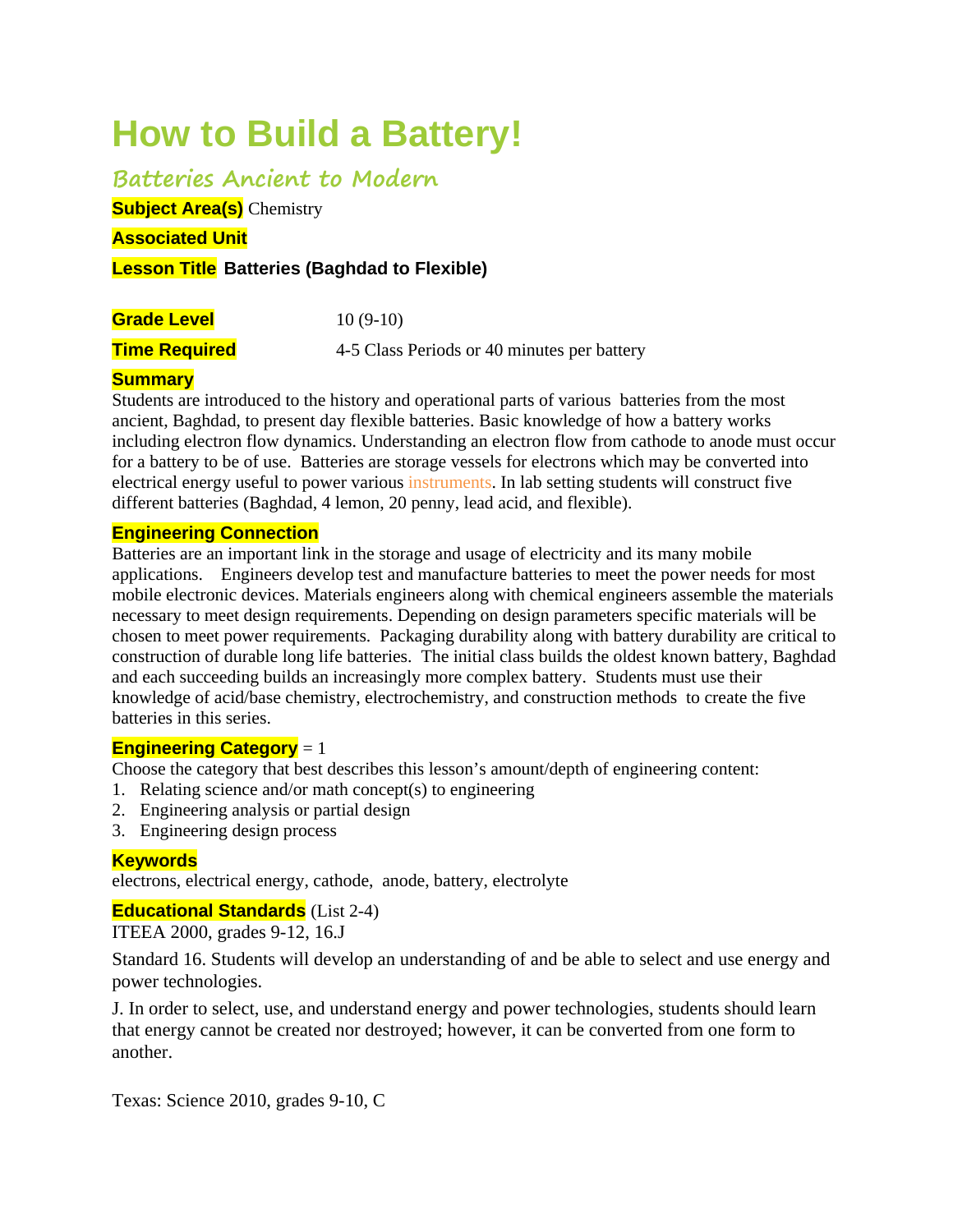Science Concepts. The student recognizes multiple forms of energy and knows the impact of energy transfer and energy conservation in everyday life. The student is expected to demonstrate common forms of potential energy, including gravitational, elastic, and chemical, such as a ball on an inclined plane, springs, and batteries

## **Pre-Requisite Knowledge**

Students should be able to balance chemical equations and use stoichiometry.

## **Learning Objectives**

After this lesson, students should be able to:

- Draw diagrams of five different basic battery designs
- Know difference between anode and cathode
- Understand the effect of various metals and electrolytes on a batteries performance
- Identify the components needed to build a battery
- Understand the importance of reliable, long lasting batteries necessary for the efficient storage of energy
- Recognize the difference between a strong and weak electrolyte

#### **Introduction / Motivation**

What makes a battery work? Batteries are our primary storage vehicle and method or transporting electrical energy. What are the components of batteries and where does the electricity come from? Understanding the chemical energy stored the molecules of electrolytes and on the surfaces of the electrodes and how it is transformed into electrical energy is critical to building a successful battery. This series of lessons is designed to give students a basic understanding of what components are necessary to construct a battery and how it works.

#### **Lesson Background & Concepts for Teachers**

The students were introduced to acid/bases, electrochemistry and battery fundamentals. Begin the lesson by asking the students to define what makes a battery. They are given a lab kit with basic battery components. Teams of 4 students are instructed to build each of the following batteries: Baghdad, 4 lemon, 20 penny, lead/acid, and a flexible battery (bendable). Batteries are fundamentally electro‐chemical reactors which release and collect electrons.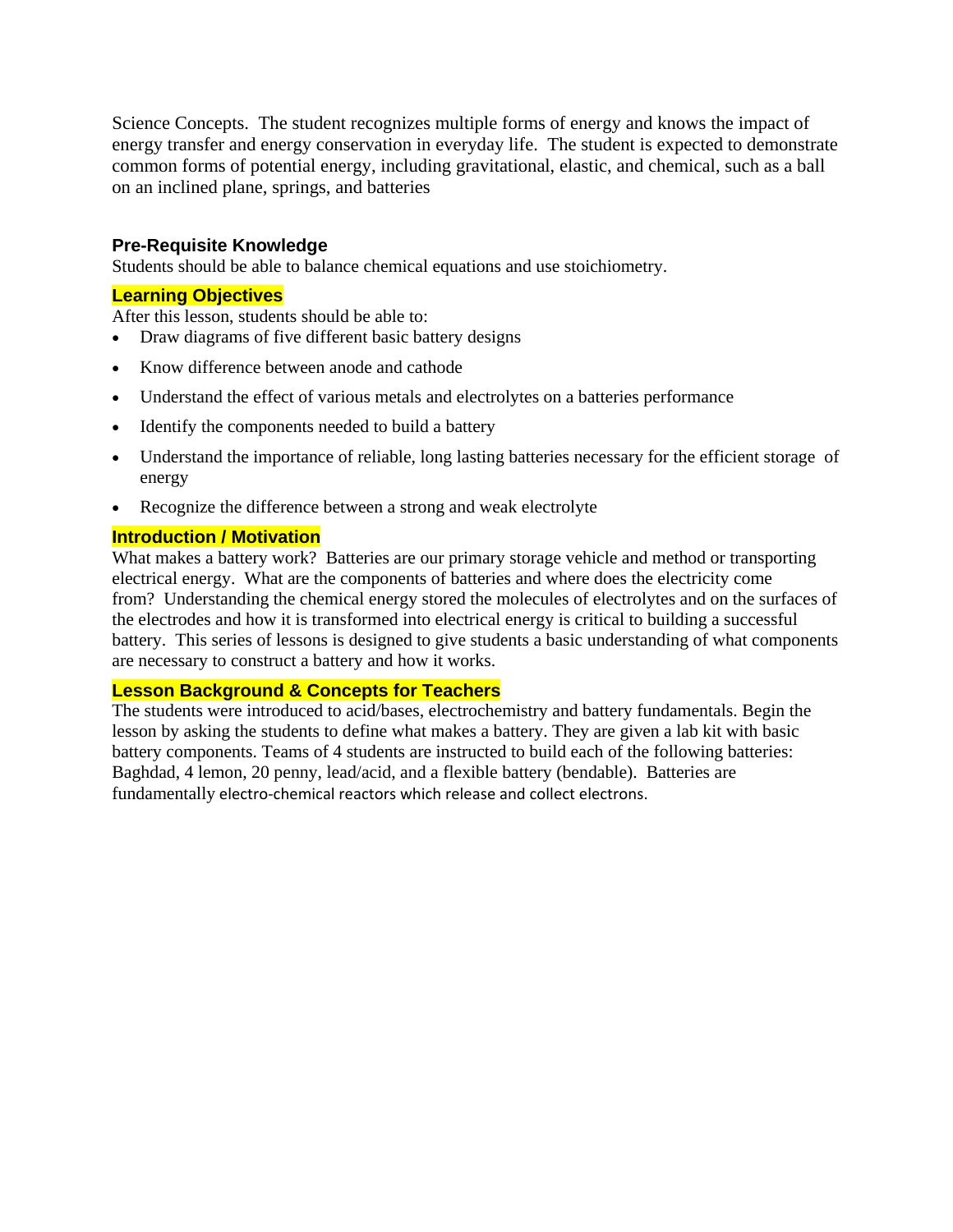





In order to engineer any battery to generate electricity one must have an anode and cathode composed of two different metals separated from each other bathed in an effective electrolyte. Include stripping of electrons, electrode collection of e-, role of metals, role of separator, role of electrolyte, what makes a good electrolyte, diagram of battery function with e-flow direction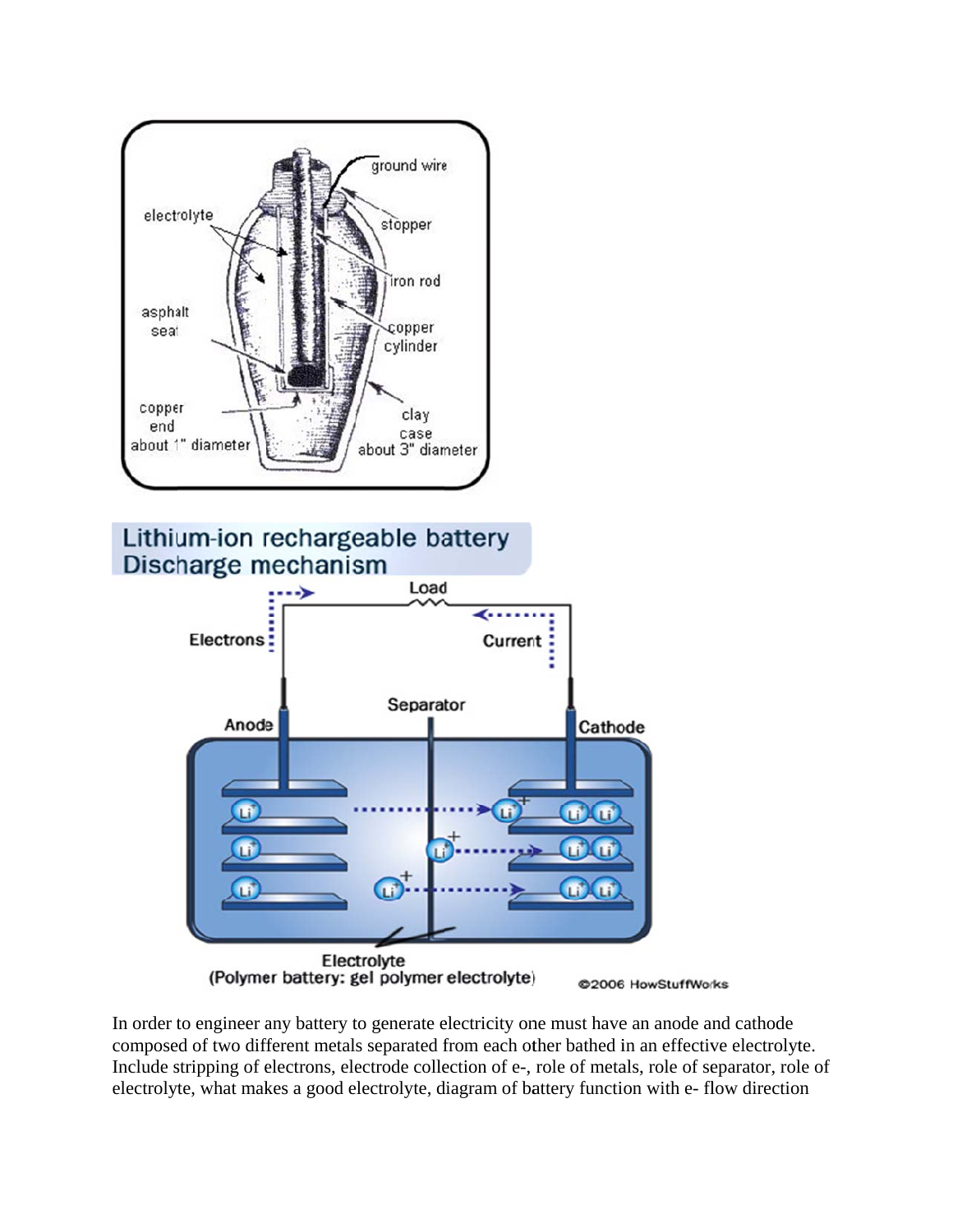## **Battery Design Basics.**

## Modern B Battery



To apply these principles to a battery, we must identify the two electrode metals . Based on Newton's second law of motion, we know that F=ma (force is equal to the mass of an object multiplied by its acceleration). Thus, the weight of any object is equal to its mass multiplied by the gravitational acceleration constant of 9.81 m/s<sup>2</sup>. In order to lift the rocket off the ground, there must be another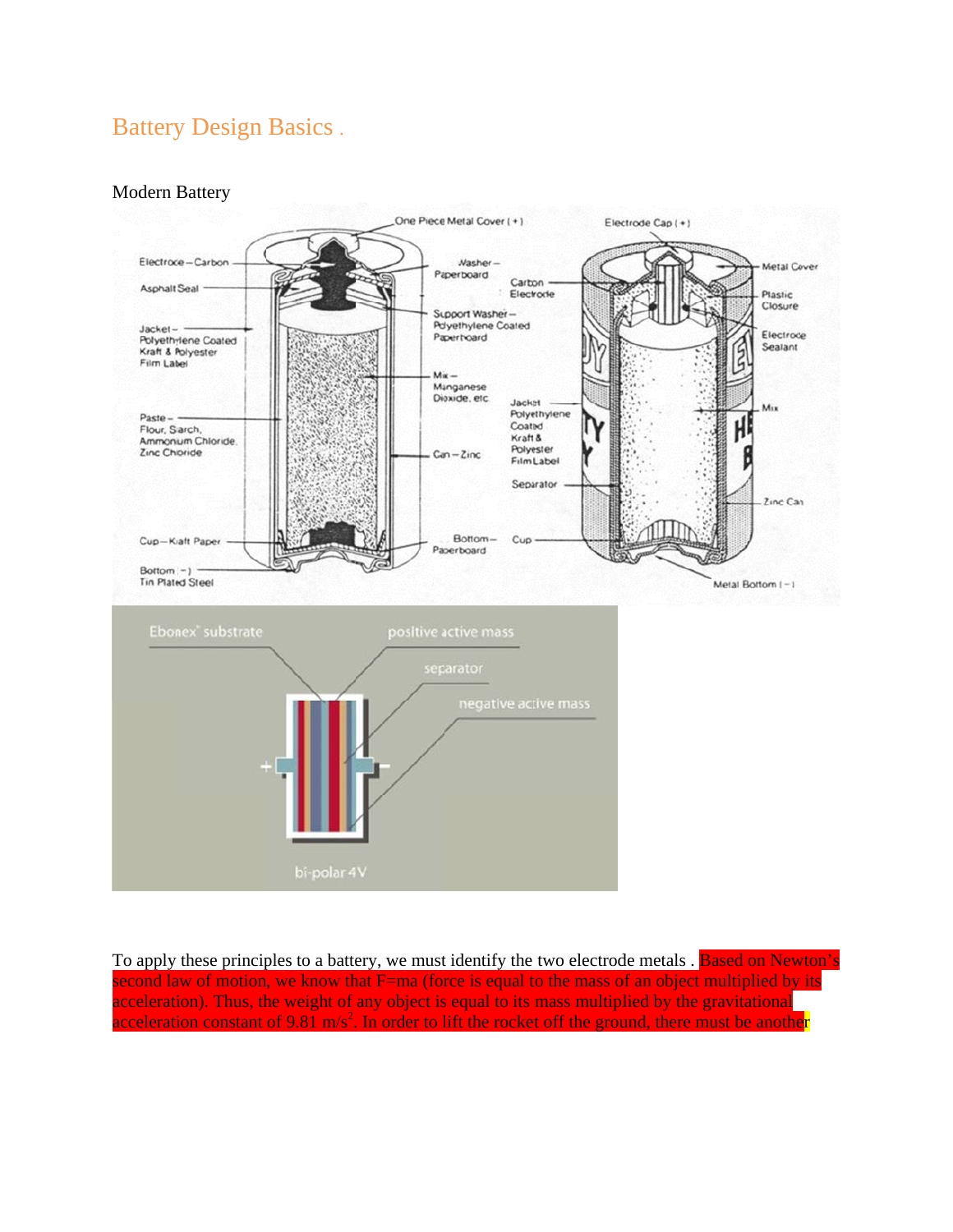force acting upward on the rocket and has a larger magnitude than the weight. This is the thrust force. www.explainthatstuff.com



electrochemical (oxidation/reduction) reaction:

FROM ALL ABOUT CIRCUITS.COM



The two electrodes are made of different materials,<br>both of which chemically react with the electrolyte in some form of ionic bonding.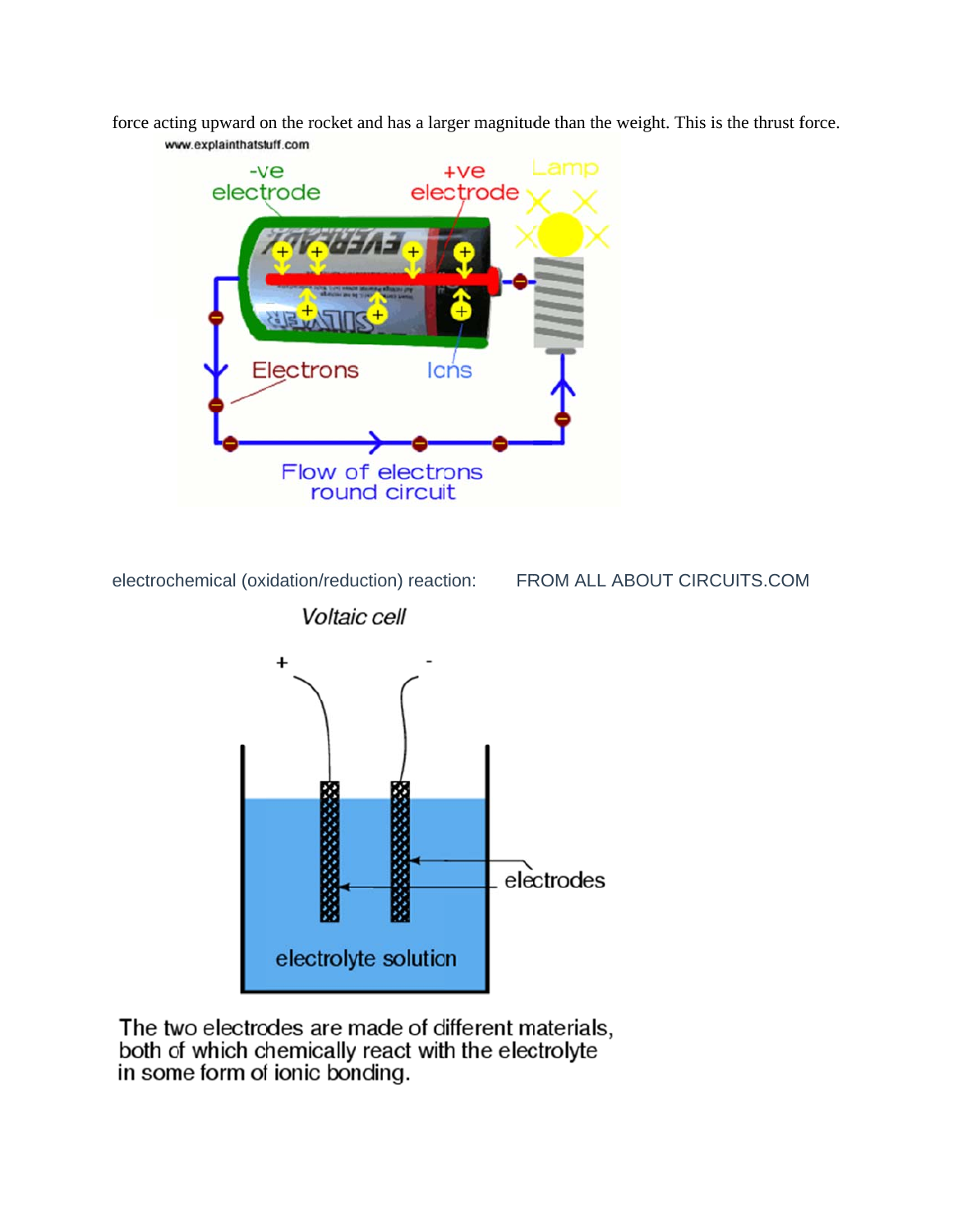## $[DOE]$



## **Vocabulary / Definitions**

| <b>Word</b>    | <b>Definition</b>                                                                                                                                                                                                                                                            |
|----------------|------------------------------------------------------------------------------------------------------------------------------------------------------------------------------------------------------------------------------------------------------------------------------|
| <b>Battery</b> | The branch of mechanics that is concerned with the analysis of loads on physical<br>systems in static equilibrium, that is, in a state where the relative positions of<br>subsystems do not vary over time, or where components and structures are at a constant<br>velocity |
| Electricity    | The flow of electrons in a circuit                                                                                                                                                                                                                                           |
| Electrodes     | Usually a metal used to collect electrons An electrode is an electrical conductor used to<br>make contact with a nonmetallic part of a circuit (e.g. a semiconductor, an electrolyte.                                                                                        |

#### **Associated Activities**

Voltage is generated

## **Lesson Closure**

#### **Assessment**

#### **Pre-Lesson Assessment**

- What materials are necessary to build a battery?  $\bullet$
- What where the most critical aspects of the battery construction?  $\bullet$
- Why are batteries so important in the storage of energy?  $\bullet$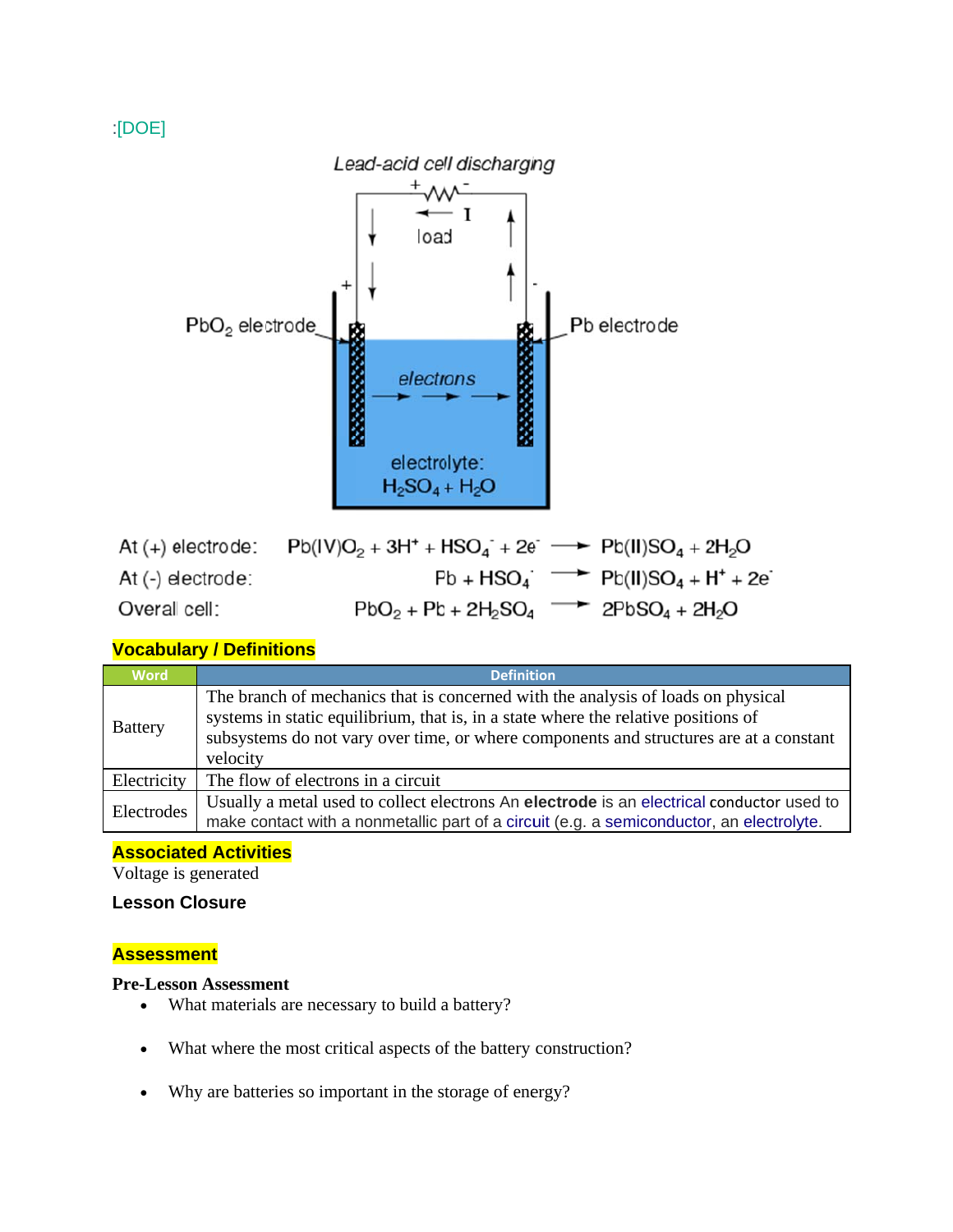#### **Post-Introduction Assessment**

- For a battery to generate electron flow, what must happen chemically within the battery cell?
- What are the key components required for a battery?
- What are the key design features of a battery?

#### **Lesson Summary Assessment**

- Where do the electrons come from in a battery?
- What makes the electrons flow?

## **Lesson Extension Activities**

As a demonstration, you can create your own combustion reaction using a flame as a heat source, air for oxygen, and any powder (sugar, creamer, etc.) as fuel. Prior to the demonstration, ask the class what would happen if you were to put a fairly large amount of powder over the flame. The answer: the flame should go out because there is not oxygen for the combustion reaction to occur. What would happen is the powder is sprinkled over the flame instead? Using a Bunsen burner or a candle, lightly sprinkle any powder over the flame. You should see a sort of combustion reaction. How would the particle size of the powder affect combustion? Finer powder particles can allow for a more homogenous mixture of oxygen and fuel, thus creating a larger combustion. To tie this into a real scenario, factories dealing with food processing or anything where an accumulation of dust is possible are at risk for exploding. This has happened to several factories in the past, where silos or canisters are not cleaned properly and dust accumulates and spreads throughout the air. A single spark or an overheated piece of equipment could cause the entire plant to explode. The success of demonstration described above is dependent on the room environment and state of the powder. High humidity days or a large moisture content trapped in the powder, used as fuel, could cause a failed demonstration. As an extension, you could discuss spectrums and how different molecules burn different colors. Additives can be used in the fuel to make green or blue flames rather red or orange.

**Additional Multimedia Support** none

**References** Allaboutcircuits.com

**Attachments** Rockets.pptx XXXXXXX

**Other**

**Redirect URL**

**Contributors** Robert Pardue Taylor Dizon

#### **Supporting Program**

GK-12 Program, College of Engineering, University of Houston